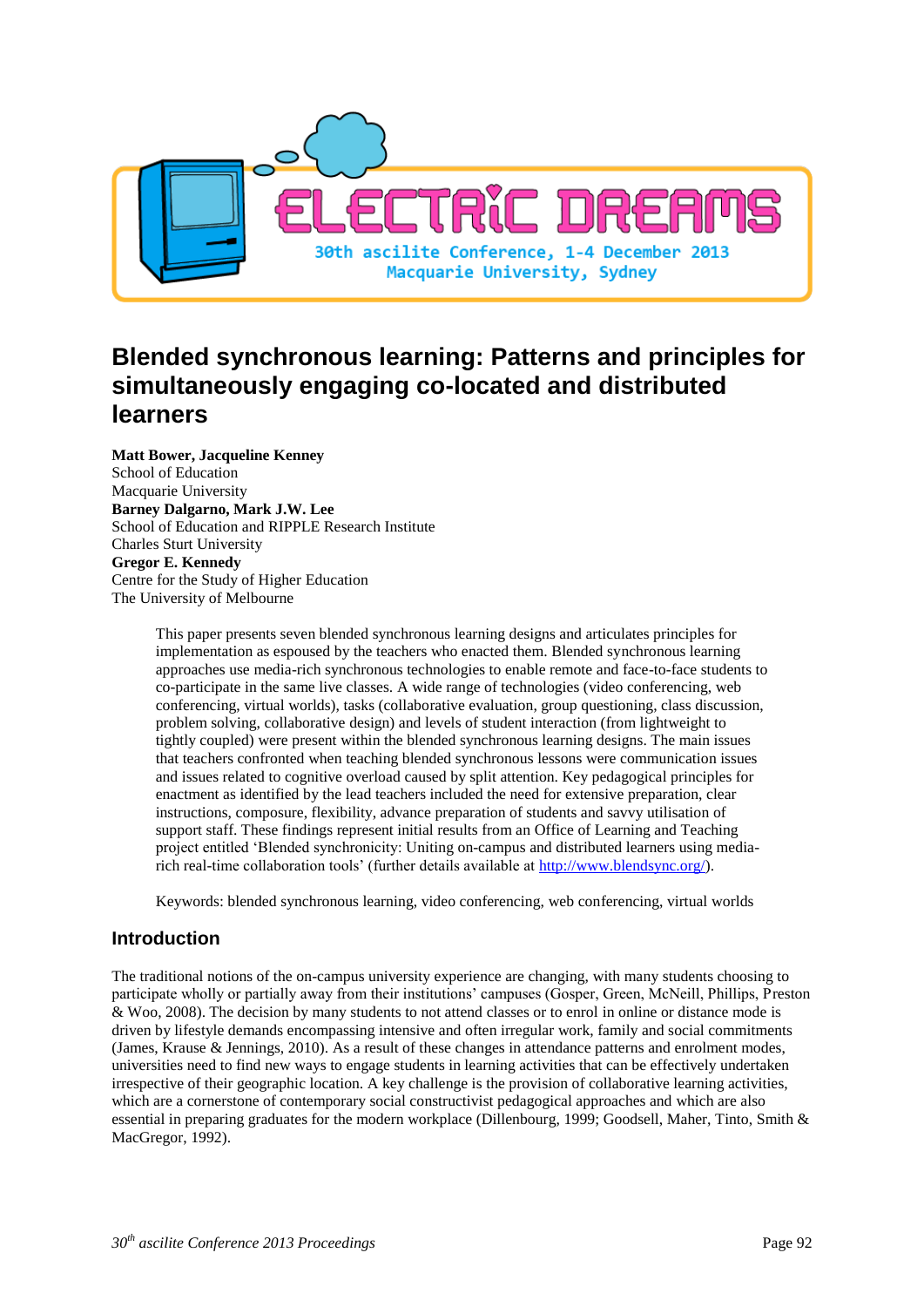To date, remote students have tended to be supported in their learning primarily through asynchronous activities and resources such as recorded lectures, electronic documents, and discussion forums provided within a learning management system (LMS). However, these asynchronous methods may not provide effective support for learning in cases where students need to engage in real-time conversations, where they need to rapidly share audio/visual content, or where presence and community are important elements of the learning episode. The fact that remote students may not be receiving an equivalent education to their on-campus counterparts has been identified as an issue by Australia's Tertiary Education Qualification Standards Agency (TEQSA, 2013).

In this context, learning designs using media-rich real-time communication tools such as video conferencing (both desktop – e.g. Skype – and room based), web conferencing (e.g. Adobe Connect, Blackboard Collaborate, Wimba) and 3D virtual worlds (e.g. Second Life) have become increasingly popular (Bower, Kennedy, Dalgarno, Lee, Kenney & de Barba, 2012); their synchronous and multimodal nature can be used to facilitate efficient discussion, content exchange and identity representation. (See Bower, Kennedy, Dalgarno & Lee, 2011 for a more detailed argument about the potential of media-rich synchronous tools within the problem context.) Moreover, as can be seen in the brief literature review below, some academics are starting to use blended synchronous learning approaches as a means of simultaneously engaging remote and face-to-face students in the same live experience using these media-rich real-time technologies. This provides remote students with the ability to participate in live on-campus classes, thus addressing the equivalence-of-experience issues identified by TEQSA.

This study examined seven blended synchronous learning designs and the insights of the teachers that enacted them, with the goal of helping to inform and refine blended synchronous learning practices. It is part of an Australian Office of Learning and Teaching Innovation and Development project entitled 'Blended synchronicity: Uniting on-campus and distributed learners using media-rich real-time collaboration tools' (please refer to<http://www.blendsync.org/> for further information about the project).

## **Research and developments in blended synchronous learning**

Educational researchers propose several benefits of using blended synchronous learning approaches. It enables equity of access for students who are geographically isolated or cannot physically attend classes due to life demands (Norberg, 2012). For instance, blended synchronous learning enables people who cannot be present in person because they are working full time, need to mind children, or are ill to still participate in on-campus learning experiences (Pope, 2010). Irvine (2009; see also Irvine, Code & Richards, 2013) frames the argument for what she calls 'multi-access learning' as being one of addressing students' need for flexibility and choice by affording them the ability to select and customise the modality or modalities through which they access classes, regardless of their enrolment mode. Moreover, blended synchronous learning accords with evidence indicating better course and program completion rates for students who partake in synchronous interactions with their teacher and peers rather than relying solely on asynchronous communication (Norberg, 2012; see also Power, 2008; Power & Vaughan, 2010). It can allow participants to experience an instructor's lesson, ask and answer questions, offer comments in class and generally allow engagement "in a similar manner to on-campus students" (White, Ramirez, Smith & Plonowski, 2010, p. 35). Blended synchronous learning has also been used in less structured teaching contexts, such as to promote discussion and cooperative learning in graduate and higher degree research classes (Roseth, Akcaoglu & Zellner, 2013; Stewart, Harlow & DeBacco, 2011). Blended synchronous learning can be used to create an enhanced sense of community between remote and face-to-face participants (Lidstone & Shield, 2010).

There is wide variety in the tools and affordances used to facilitate blended synchronous learning. Examples include web-conferencing systems like Blackboard Collaborate (Spann, 2012) and Saba Centra (White et al., 2010), virtual worlds like Second Life (Beltrán Sierra, Gutiérrez & Garzón-Castro, 2012), chat rooms with video feeds (Lidstone & Shield, 2010), and even custom-built systems comprised of tools like Etherpad, Google Hangouts, Piazza and online forms (Roseth et al., 2013). The way in which tools are organised and arranged in multimodal clusters impacts upon how they are used. For example, Lidstone and Shield (2010) comment that their 'postage stamp'-sized video feed of the classroom was used as a 'cueing' device to enhance a sense of connectedness for distance students using text chat, as opposed to being used as a transmission device for content and interaction (p. 96).

The performance of the platform in terms of functionality and reliability is similarly critical to the effectiveness of the lesson (White et al., 2010). Lags in audio, for example, can be highly detrimental to the success of blended synchronous learning activities (White et al., 2010). This can lead to teachers choosing low-bandwith tools such as text chat over higher bandwidth options such as audio and video (Lidstone & Shield, 2010).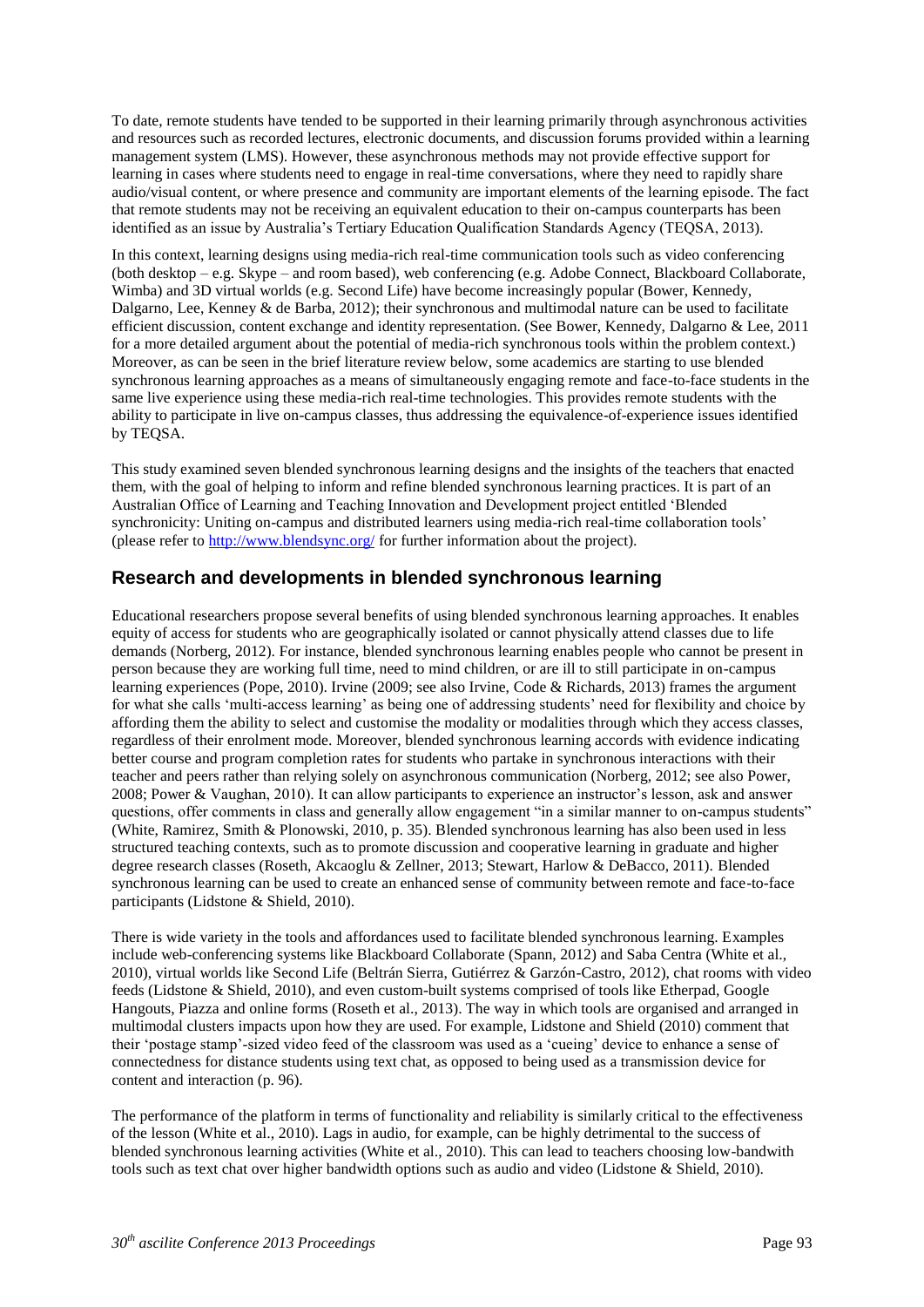Capturing appropriate video feeds as the teacher moves around the class can also be problematic (White et al., 2010). Care must be taken to ensure that the face-to-face classroom experience is not adversely affected by the technology interfering with normal lesson activities or the teacher being overly distracted (White et al., 2010).

Attempting to teach remote and face-to-face students simultaneously can result in an exponential increase in teaching demands (Norberg, 2012). For this reason, it may be necessary to limit student numbers in order for teachers to effectively manage and support the blended synchronous learning experience (White et al., 2010). Student technical skills and familiarity with the communication platform are issues that warrant consideration before attempting to teach using blended synchronous learning approaches (White et al., 2010).

The use of a teaching assistant is often critical to the success of blended synchronous learning experiences, because they can attend to technology-related problems and other issues not related to the core aspects of the lesson (White et al., 2010). It has been suggested that increasing the ratio of teaching assistants to participants may be necessary to minimise disruptions to lessons (White et al., 2010). Having multiple teachers involved in class discussions can also lead to a richer learning experience for students (Lidstone & Shield, 2010).

To date, there have not been any collective case studies of blended synchronous learning documented in the literature that can be used as a basis to understand how to enhance practice in this area.

## **Method**

Case-study partners were selected from 1,748 responses to a 2011-2012 survey of Australian and New Zealand educators on their use of media-rich synchronous technologies (see Bower et al., 2012). Criteria for selection of case-study partners included: (a) whether they were synchronously uniting face-to-face and remote students using rich media technologies; (b) the extent to which the case involved high-quality pedagogical practices; and (c) the maturity of the design in terms of number of implementations. Cases were also selected so as to represent a range of technologies and discipline areas. Discussions were held with potential case-study partners to determine appropriateness for inclusion in the project and willingness to participate. This resulted in the selection of seven case-study partners. Prior to case-study observations, the project team worked with case-study partners to reflect upon and in some cases refine the pedagogical and technological aspects of the blended synchronous learning designs. However, it is important to note that the extent to which designs were adjusted was always at the discretion of the case-study partners.

Several sources of data were collected from each case study as part of the project. This included: (a) a preobservation teacher-documented overview of the case as it had been implemented in the past; (b) preobservation teacher interviews in order to determine the rationale for the designs as well as teachers' insights into the blended synchronous learning approach; (c) video and screen recording of the blended synchronous learning lessons; (d) researcher observations of the lessons; (e) post-observation student survey responses; (f) post-observation student focus group interviews; and (g) post-observation teacher interviews. The summary of each of the designs was derived from the pre-observation teacher-documented overviews, the researcher observations of the lessons, and the video and screen recordings of the blended synchronous learning lessons. The project team worked collectively to compose the lesson summaries and used the multiple data sources to triangulate and cross validate the accuracy of descriptions.

The examination of teacher perceptions of blended synchronous learning issues and principles was based upon teacher responses to the pre-observation interview questions that focused on blended synchronous learning problems as well as the key strategies that they employ. Pertinent aspects of the transcribed teacher preinterviews were extracted and then classified using an open-coding phase to determine preliminary analytic categories. Next, axial coding was carried out to determine emergent themes and refine categorisations. Lastly, a selective-coding phase supported representation of the conceptual coding categories for reporting purposes. (See Neuman, 2006 for further details on this approach.) The blended synchronous learning designs are described below, followed by an explication of pedagogical issues and strategies espoused by the teachers.

## **Blended Synchronous Learning Designs**

### **Learning design #1: Web conferencing to develop investment understanding (collaborative evaluation task)**

In this learning design, a small team of finance and actuarial studies academics implemented a collaborative evaluation activity using the Adobe Connect web-conferencing system. After the teacher briefly introduced the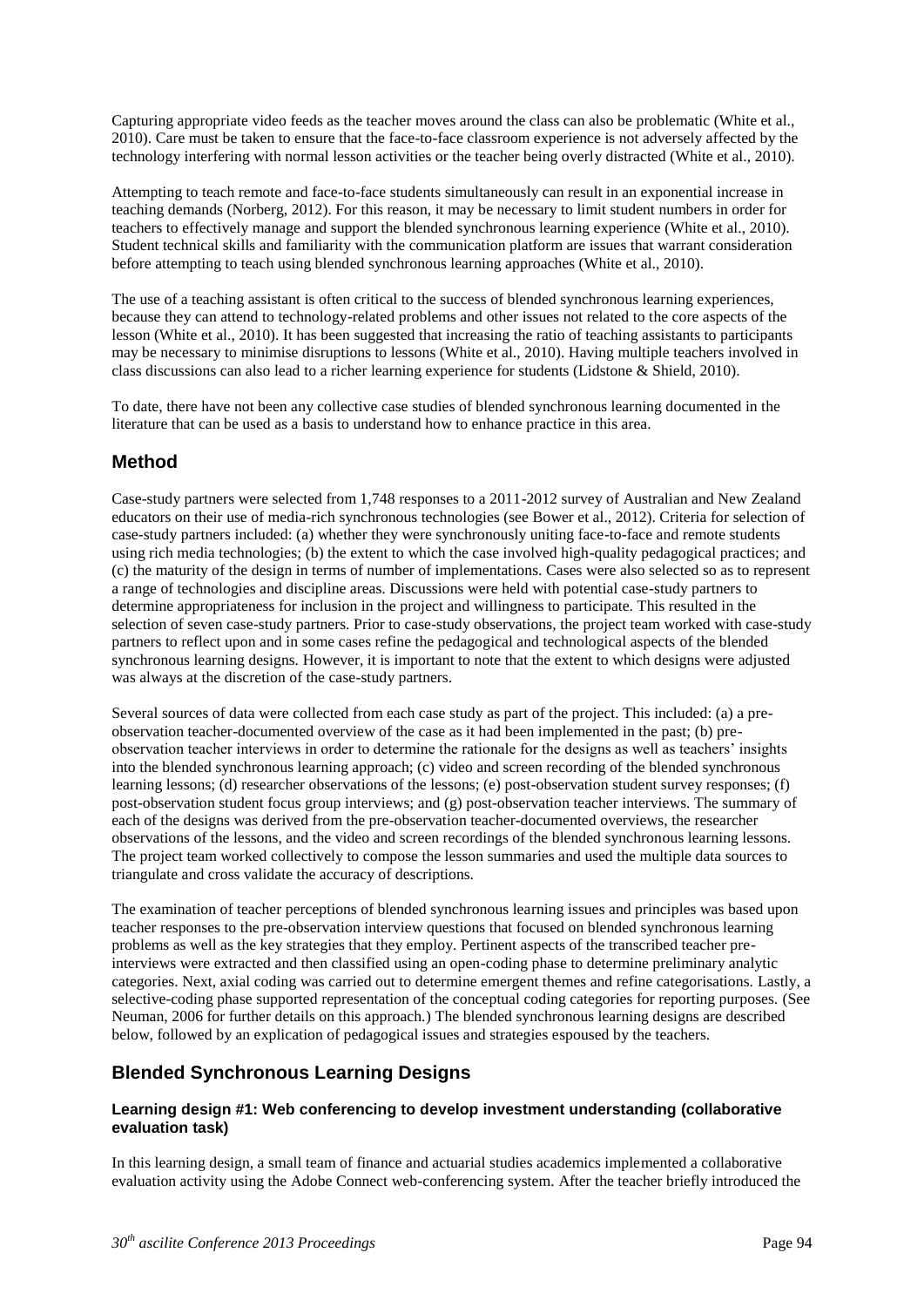task, remote and face-to-face students were randomly grouped into two breakout rooms where they were asked to evaluate the written responses of two past students to an examination question. The students negotiated marks for the responses using text chat and summarised findings about examination technique in a notes 'pod' (subwindow). The random grouping meant that people in the local classroom did not necessarily have the opportunity to talk with one another. However, using the web-conferencing system in this way 'levelled the playing field' for remote participants in terms of access and interaction. A lack of student understanding of how to operate the technology initially interfered with their ability to undertake the exercise. A teaching aide provided substantial operational assistance to ensure that remote students were receiving all teacher communications and were able to contribute to discussions. The teacher (with the assistance of the teaching aide) was then able to share groups' findings and discuss them with the class. The blended synchronous learning design did in fact enable remote and face-to-face students to successfully complete the collaborative evaluation activity.





**Figure 1. Face-to-face classroom setup Figure 2. Remote student view**



### **Learning design #2: Room-based video conferencing to develop understanding of healthcare quality improvement approaches (collaborative evaluation task)**

Access Grid video conferencing was employed in this design to bring together and simultaneously engage students across three university campuses. The lesson, in the discipline of health informatics, involved a combination of a lecture and a small-group activity culminating in the groups reporting back to the whole class. There was a lecturer and tutor present at one of the sites and only a tutor present at a second site. The Access Grid setup at each campus involved the use of multiple screens showing video feeds of each of the other sites along with presentation slides displayed by the lecturer. During the report-back phase, students made use of a networked interactive whiteboard to share their notes with students at the other sites. The lesson generally proceeded smoothly with students on all sites able to participate effectively. Minor issues included an inability for students to hear questions asked by their classmates at remote sites, and difficulty in making out the details of the material shared through the interactive whiteboard. The lecturer used encouragement, questions and prompts to involve students at all campuses. The role of the remote tutor in promoting input from remote students emerged as an important element of the lesson.



**Figure 3. Face-to-face classroom setup Figure 4. Remote classroom view**

## **Learning design #3: Web conferencing to develop microscopic tissue analysis and interpretation skills (group questioning)**

This design used Adobe Connect to bring together on-campus students in a computer laboratory and distance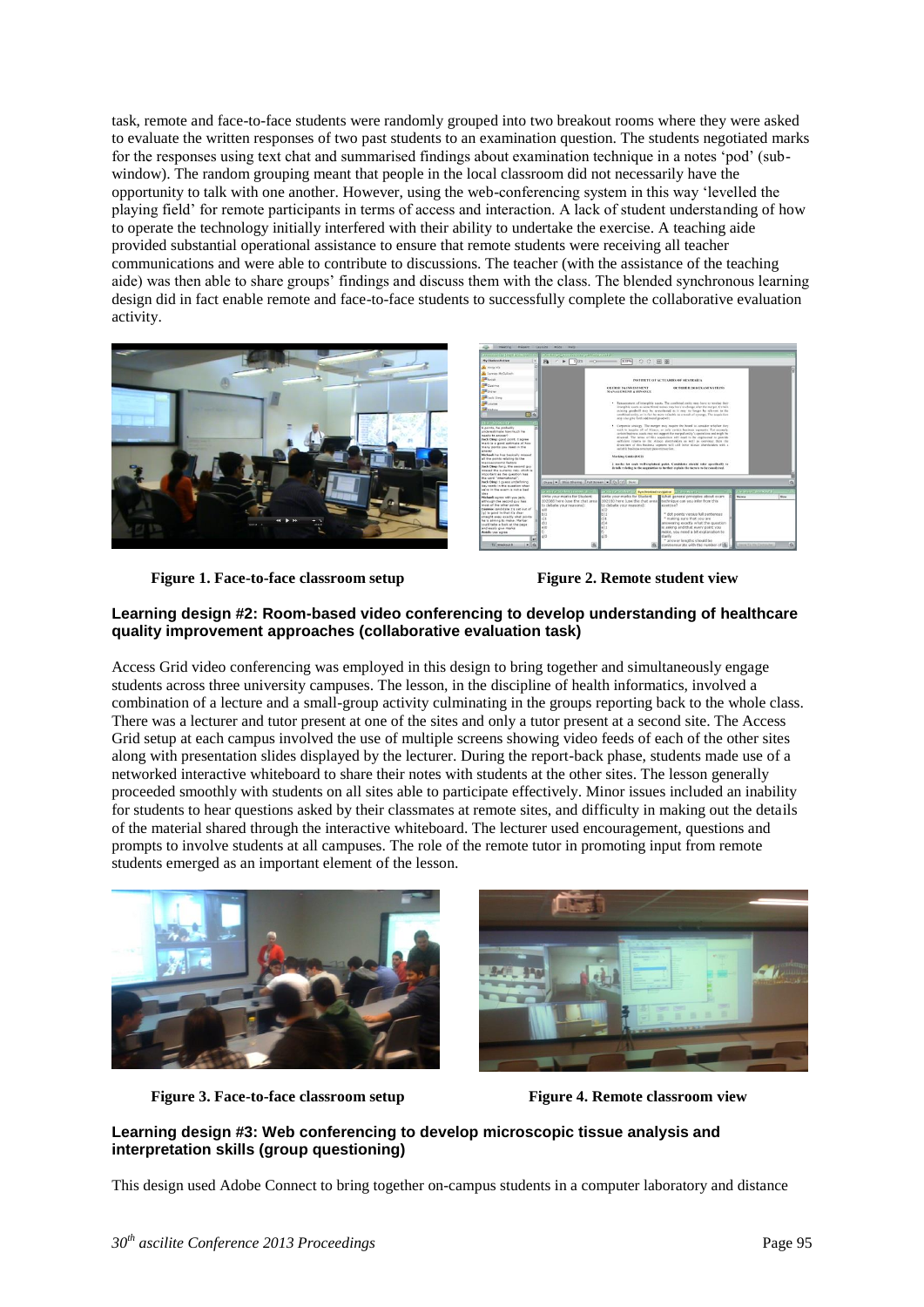education students participating from off-campus locations to perform an interactive review of medical science (histology) material for an upcoming exam. During the first part of the lesson, the lecturer, wearing a microphone to allow her speech to be audible to remote students through Connect, presented a series of multiple-choice and short-answer questions. Students (on campus and remote) answered the questions using the Adobe Connect student-response tools. Summaries of responses were presented graphically, and the lecturer explained why each answer was correct or incorrect. Students asked clarifying questions either verbally (oncampus students) or using the text chat tool in Connect (remote students). During the second part of the lesson, students were grouped in pairs and asked to complete tissue image identification and labelling tasks in breakout rooms within Connect. Group members reported back on the task and the lecturer supplied feedback and clarification. During the first of those tasks, on-campus students were grouped with on-campus students and remote with remote, whereas during the second task on-campus students were grouped with remote students. Communication between on-campus students was noticeably smoother than that between remote students, with the absence of an audio channel apparently making it difficult to coordinate the labelling task for some groups. The whole-group aspects of the lesson (questions at the beginning and reports back at the end) proceeded smoothly, with the lecturer able to effectively monitor the face-to-face classroom and web-conferencing environment and respond to questions and comments from students in both modalities.





**Figure 5. Face-to-face classroom setup Figure 6. Remote student view**

### **Learning design #4: Web conferencing for participation in statistics tutorials (collaborative problem solving)**

This design used the Blackboard Collaborate web-conferencing system to enable remote students to participate in introductory statistics tutorials. The teacher logged into the Collaborate session via her tablet computer so that she could write on the slides in the web-conferencing environment. The screen was projected at the front of the face-to-face classroom so that students who were physically present could see the visual material as well as the list of participants who were attending remotely. The teacher then presented a series of slides that led students through the logic of hypothesis testing, annotating the slides to model problem-solving processes. A range of skills required to solve the problems was demonstrated, including how to select the correct test from a decision chart, how to lookup *p*-values from a table of critical values, and how to run statistical tests using a spreadsheet package. The teacher regularly asked both face-to-face as well as remote students whether or not they understood or had any questions. She then provided time for students to solve problems of their own. Face-toface students worked individually or in pairs, and remote students worked in breakout rooms using text chat. The teacher sporadically repeated spoken conversation from the face-to-face classroom into the lectern microphone so that students at home could acquire a sense of the on-campus discussion. Although the face-toface students did not have extensive interaction with the remote students, the blended synchronous learning approach did not to appear to compromise the learning experience for either group to any substantial extent.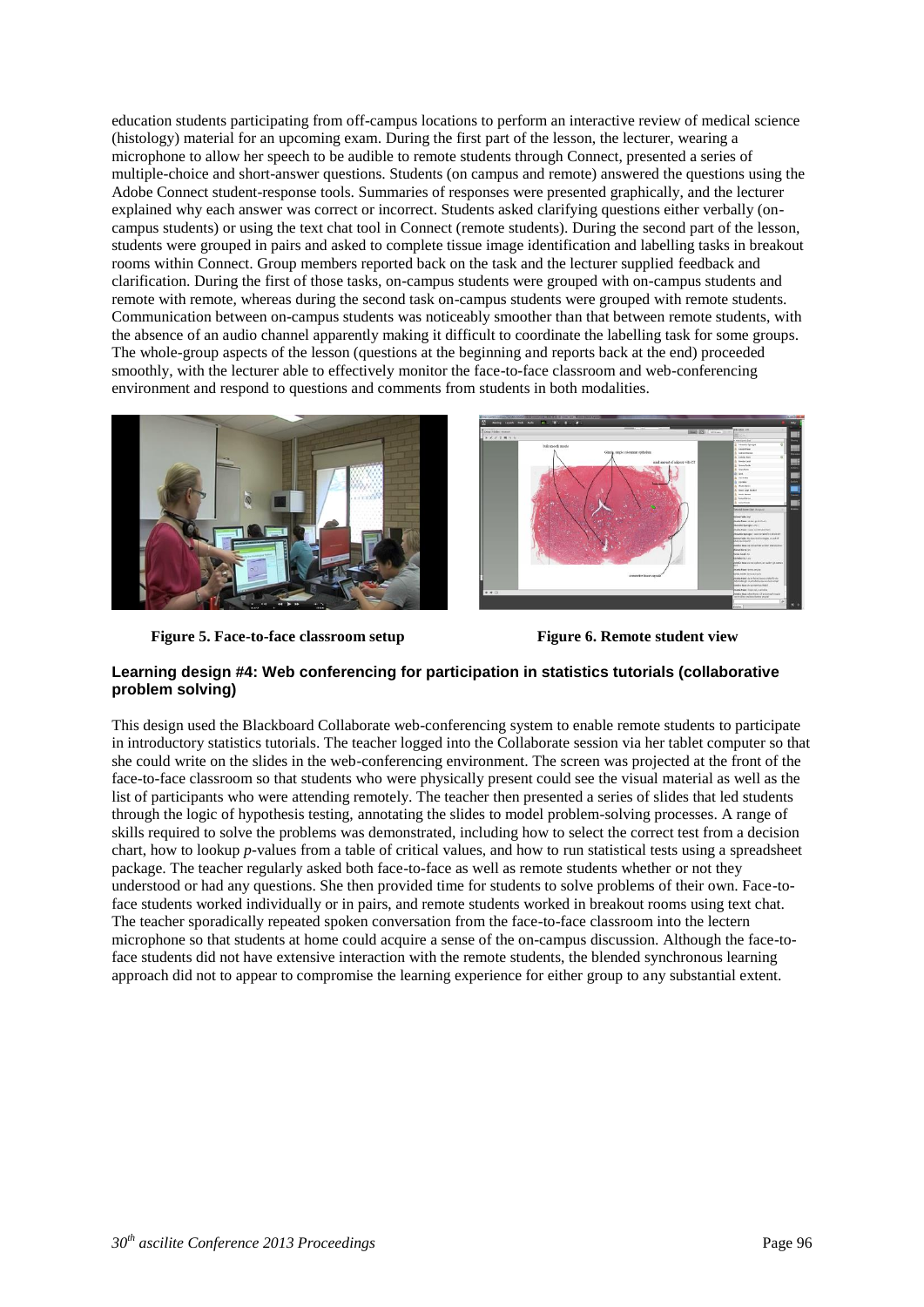



**Figure 7. Face-to-face room setup Figure 8. Remote student view**

### **Learning design #5: Virtual worlds to facilitate Chinese language learning (paired role-play)**

In this design, students undertook a tightly constructed role-play activity in Second Life aimed at developing their Mandarin language communication capabilities. Students could either choose to participate in on-campus computer laboratories or from external locations. At the time of the tutorial, students logged in to the virtual world and were grouped into pairs by the teacher, who was both in the physical classroom and in-world. Remote students were paired with face-to-face students, with whom they could interact via voice and text. The objective of the lesson was for students to make a bowl of dumplings in the kitchen of the virtual world restaurant, which required them to ask the automated (scripted) hostess of the restaurant about where they could buy ingredients. They then had to go and buy those ingredients from another automated character at a market, before taking them back to the kitchen of the restaurant and cooking them on the stove. Students communicated with the scripted characters via Chinese-character text chat. Communication between students occurred mainly in English using text chat and/or voice. Because the task and environment were so extensively designed and clearly specified in advance, the teacher did not need to provide much in-class instruction and could instead devote his attention to giving one-on-one assistance to students. At times there was little communication within some of the student pairs; nevertheless, most pairs were able to ask the required questions and navigate the environment to solve the problem and complete the task of making the dumplings.



**Figure 9. Face-to-face room setup Figure 10. Remote student view**



#### **Learning design #6: Web conferencing to enable presence in sexology (lecture discussions)**

This design involves the teacher holding an interactive lecture discussion with sexology students over two hours using the Blackboard Collaborate web-conferencing system. The content matter of sexology (including sexual function, dysfunction, pleasure and emotions) is often confronting to students, and they need to be taught to concurrently draw upon and distance themselves from their personal experience. In this context, web conferencing is used to provide more embodied presence and participation of remote students in the face-to-face lectures. The teacher presented material but frequently opened up discussion to the students so that they could describe experiences and share their views. On-campus student comments could be heard through the webconferencing system, and remote students contributed to the discussion using text chat. Participation was also encouraged through a whiteboard graphing activity and a vignette/case-analysis problem. The teacher, through the environment, played a critical role in fostering an open and safe atmosphere that encourages everyone to contribute.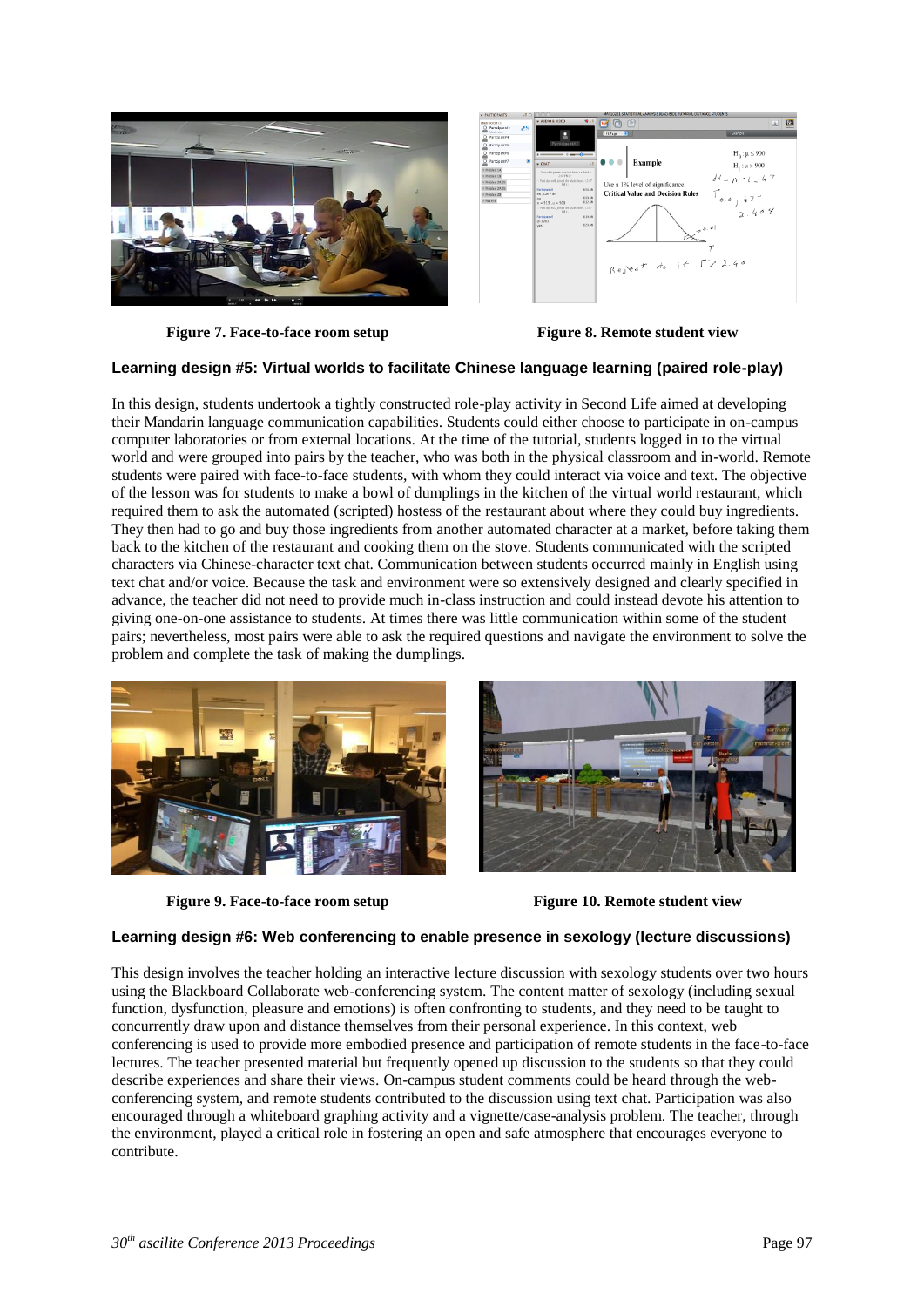



**Figure 11. Face-to-face room setup Figure 12. Remote student view**

### **Learning design #7: Virtual worlds for teacher education (collaborative evaluation and design)**

In this design, remotely located student teachers participated in face-to-face tutorials through the Avaya Live virtual world environment. Students in the face-to-face classroom could see and hear remote students' avatars via a projection of the virtual world on the side wall of the classroom, and remote students could see and hear their face-to-face peers via a video stream within the virtual world. The approach was used in a second-year ICT education subject aimed at encouraging pre-service teachers to consider how emerging technologies such as virtual worlds may be used to enable new forms of interaction and participation. The lesson included a slidesupported presentation, whole-class discussions in which students indicated their perceptions about the utility of virtual worlds, and group brainstorming activities about the use of virtual worlds in education. Student preferences were represented using their physical placement in the virtual and face-to-face classrooms as well as through the raising of hands to vote. Group work was attempted in separate breakout areas in both spaces, with group notes automatically shared on separate surfaces in the virtual world classroom. A design activity was also completed in which groups of students in both environments were asked to design an engaging virtual world lesson that was then subjected to evaluation by the entire class. Network and system issues affected the quality of the student experience, but the trial served as proof of concept that 'blended-reality' (Bower, Cram & Groom, 2010) classes are a feasible learning and teaching approach.



**Figure 13. Face-to-face room setup Figure 14. Remote student view**



## **Blended Synchronous Learning Issues and Strategies**

#### **Issues**

Many of the concerns that teachers identified regarding blended synchronous learning related to communication. For instance, they reported having to "constantly check that the remote audience is getting the required information", and if students were using audio then there was a need to "manage turn taking somehow". Additionally, capturing the teacher's voice posed a problem, especially as he/she moved around the room: "physically being near enough to a microphone to be able to actually talk to… students that are in the virtual environment at the same time that I'm talking to the students in the physical environment has been difficult". Capturing audio discussions in the face-to-face classroom without specialised equipment was also problematic: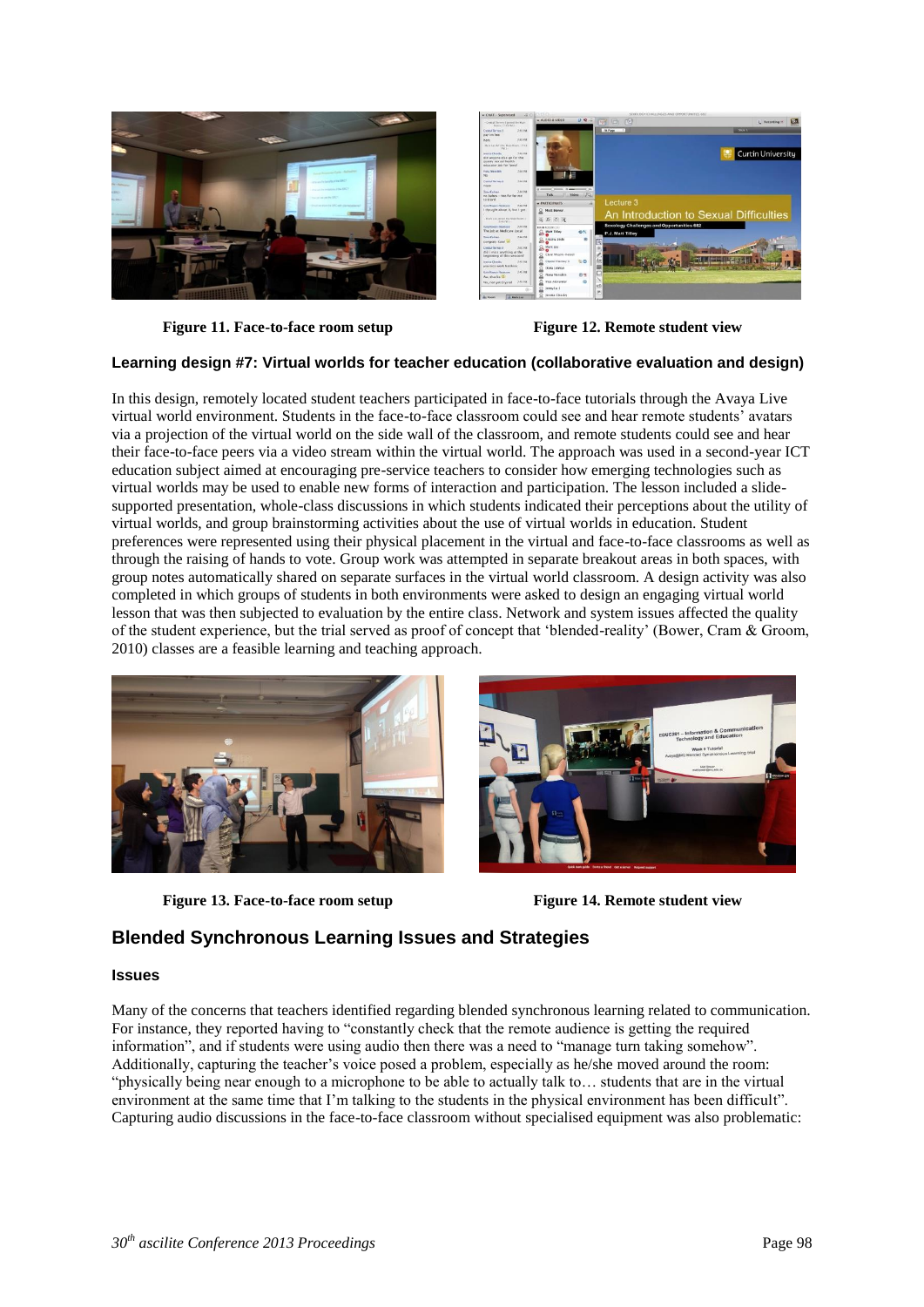One of the things that is a challenge is where the cameras face and where you physically stand and face. There have been times when having to repeat questions [sic] because those online can't hear the questions from a class, so the mike's probably not powerful enough.

If a virtual world was being used to facilitate this blended synchronous learning then the audio communication issues could be duplicated in-world because "it is also a spatial environment; if a student moves away from the space where you have your avatar, then they're not going to hear anything you say, so you have to also at the same time be able to move the avatar". The performance of the underlying technology was also seen by teachers as a crucial factor – for instance, when the technology fails. The students' computer system and Internet connection were also seen to have a critical impact on the remote student experience.

Teachers felt it was particularly challenging to maintain simultaneous awareness of both groups of students. One teacher expressed how it meant being conscious of a dual-student view: "you need to constantly be aware of how you are appearing to students in the face-to-face classroom and also the virtual world". Part of the challenge is that this was occurring in a complex environment demanding that teachers constantly make multiple decisions: "you've got a lot of stuff going on in the background that you either choose to ignore or that you respond to". While it was seen as difficult to determine the perceptions of two cohorts of students, it was also seen as essential to respond to student needs: "if you are not cognisant of that and you don't reflect on how the students are reacting to you… then you won't recognise that those changes in style are required". Discerning the perceptions of both cohorts of students was seen as particularly challenging in a blended synchronous setting because remote student perceptions were not as easily gauged as those in the face-to-face class. Finally, adequately recording sessions was thought to be an important issue, since neither online nor lecture-recording systems would necessarily capture all of the blended synchronous learning discourse and interactions that transpired.

### **Strategies**

Most of the teachers discussed at length the heightened need to be well prepared for blended synchronous lessons ("I would say preparation is key… making sure that you do have everything you need preloaded, well organised before the class starts"). For instance, teachers would "put everything on the LMS beforehand so students have a copy to browse" and "set up breakout rooms with the questions, etc". One teacher observed that the amount of preparation was greater than if teaching purely online or purely face-to-face: "having things set up I think is the heart of it… so it definitely would be easier to do one or the other".

Part of that preparation involved ensuring that "instructions about what to do and how to do it are clear and premeditated, because [in a blended synchronous scenario] it's easy for students not to know". One teacher placed instructions in written form on the LMS before the lesson so that both remote and face-to-face students could access them in advance. One teacher also recommended "pairing remote students with another student in the physical classroom and then making it clear to the person in the physical classroom that they are a conduit of communication if the student in the virtual environment has an issue". This reduced the dependency (and load) upon the teacher in terms of ensuring remote students understood what they were supposed to be doing and also troubleshoot any technical issues.

Teacher direction was seen as crucial to encouraging participation across multiple sites: "you really have to prompt quite strongly to get the campuses that you are not physically attending to get a response… I might say, 'Penrith, this question is for you' or 'Campbelltown, now it is your turn'". Explicit direction was also recommended to optimise student approaches to operating within the blended synchronous environment – for instance, "encouraging students to have iLearn [LMS] and Adobe Connect open at the same time" and asking them to "use the prefix 'Q' for chat contributions to distinguish questions requiring responses from comments [not requiring responses]".

Four of the seven teachers expressed the desirability or indeed need for at least one support teacher: "so the ideal situation probably is where you have two instructors, one who is present in the virtual environment and one who is in the physical environment to ensure that the communication is flowing well through both environments". Others suggested that the support role could include "helping students who might have a problem with the audio" and "keeping an eye on incoming questions". Teachers also identified that the amount of assistance required was dependent on the size of the class – for instance, that a class of 60 students might require two assistants.

Ability to maintain composure was seen as a critical teacher attribute: "When you have technical problems, you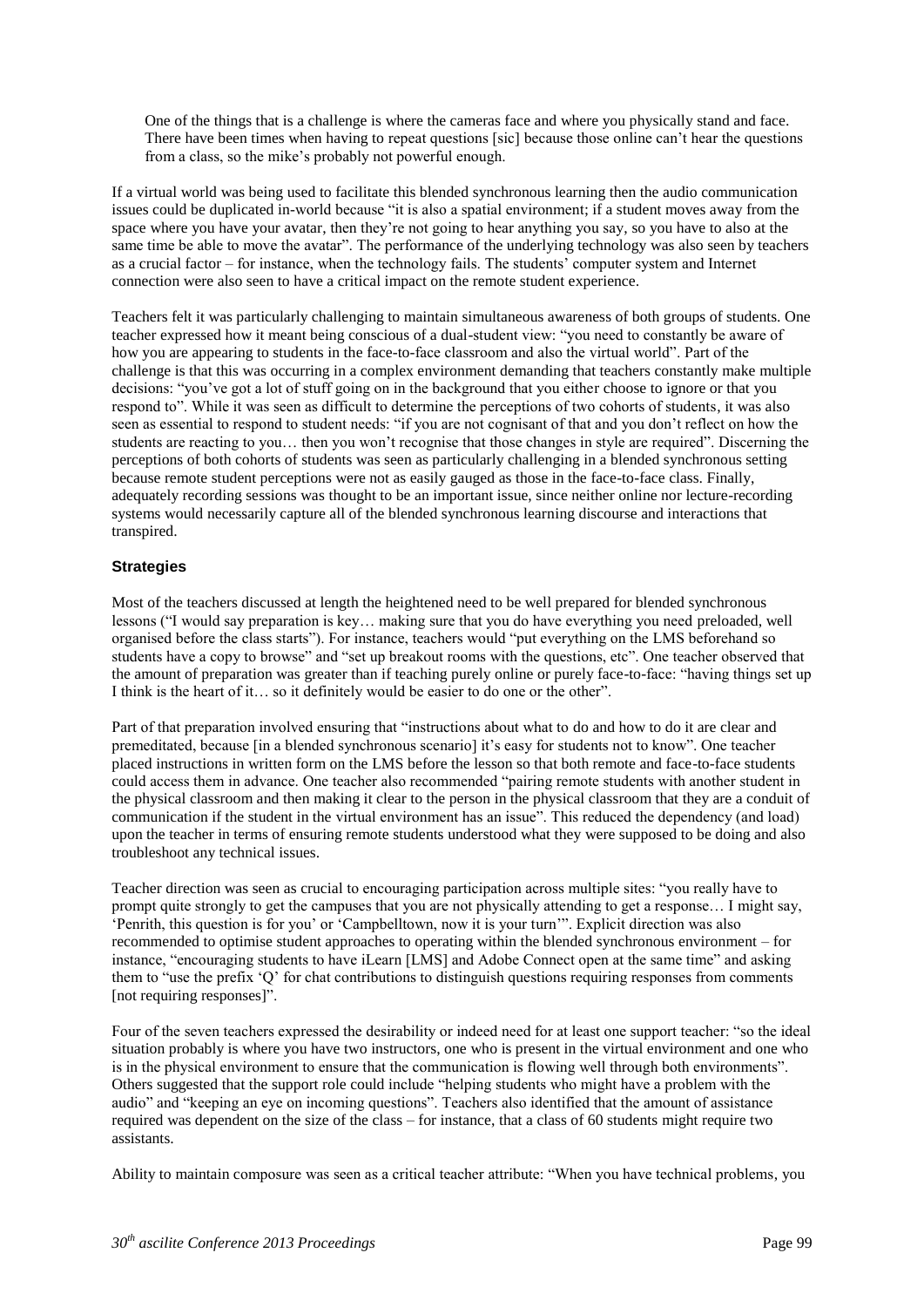can't lose your lolly; instead, you have to think: How long will it be down? What is the cost–benefit of waiting?". The ability to rapidly make decisions about courses of action was emphasised by another teacher:

If a student's computer goes offline or whatever – there's some hitch at their end where they're temporarily unable to continue, to not participate in the class – how are you going to handle that? If they're able to get back online quickly then probably it's not a big issue. If it takes them 10 or 15 minutes to get back online then it becomes a big issue because you can't make the rest of the class wait around… so you need to have something in the back of your mind as to how you're going to deal with that so that student gets the same learning experience, the same access as the ones that are in the physical classroom.

Teachers also expressed the need to prepare students for the blended synchronous learning experience by "clearly announcing to the students that this is what your computer will need, this is what you'll need to be able to access this, and for the first session, just giving them a chance to play with things and get comfortable before it becomes a bit more high stakes, I guess, with regard to the interactivity". One teacher identified how part of this preparation involved the management of expectations: "Students need to become aware that they won't have physical contact with a lecturer". Some teachers used orientation activities aimed at equipping students with prerequisite technical capabilities. One organised a virtual 'treasure hunt' as such an activity, designed to assist students in gaining the required familiarity with the virtual world. Another teacher also recommended scheduling the session to commence 10 minutes early to allow time for the remote students to test their systems.

In order to address the challenge of communicating with two cohorts of students at once, one teacher pointed out that it was important to ensure "your body is positioned so that it's in an open and available position for both remote and face-to-face students". Clear audio involved talking at a "measured pace that means that your audio is being received by students that are remote... but also not too slow for students in the classroom". Logging in as a student on a second computer was also identified as a strategy to appreciate the remote student view. While there was no definitive strategy for broaching the split attention caused by catering to two cohorts of students at the same time, one teacher's comments intimated that the solution may lie in designing the learning environment so that the focus of activity is self-evident: "If you want to say where is the focus of student attention during the lesson, the focus of student attention during the lesson is very definitely in the virtual environment." If all students are immersed in a single environment, then communicative difficulties imposed by attempting to synchronously blend remote and face-to-face participants may be reduced or even eliminated.

## **Discussion and Conclusion**

The blended synchronous learning designs above demonstrate the range of subject areas and task types that can be supported using media-rich synchronous technologies. Collaborative evaluation, group questioning, collaborative problem solving, role-play, whole-class discussions and collaborative design tasks could all be enacted. Finance, health informatics, biology, statistics, language, sexology and teacher education content could all be represented. A wide range of technologies could also be used, including video conferencing, web conferencing and virtual worlds. In each case, the technological setup and capabilities of the teacher were critical to the success of the blended synchronous lessons and activities.

The main issues identified by teachers regarding the simultaneous teaching of remote and face-to-face students were communication problems (capturing and managing audio discussions) and cognitive load caused by the demands of teaching two cohorts of students at once (having to maintain awareness of the remote and face-toface student view, operating the collaborative technology, troubleshooting technical issues for remote students, monitoring the reactions/discerning the perceptions of both cohorts). These align with and expand upon problems identified by other researchers (Norberg, 2012; White et al., 2010).

The teachers alluded to several strategies that could be used to alleviate or reduce the impact of these issues, including advance organisation of resources, clear and explicit instructions to students, using face-to-face students to relay communication to remote students, utilising workarounds when systems fail, and having a focused environment in which to conduct collaborative activity. They felt there was a heightened need to prepare remote students for the blended synchronous learning classes in terms of their technological setup, technological skills, and expectations. The majority of teachers believed having a teaching assistant was highly advantageous in helping to deal with the increased cognitive load required to manage blended synchronous learning classes (aligning with recommendations by Lidstone & Shield, 2010 and White et al., 2010).

The present paper has provided only an overview of the designs and reflections of teachers across the seven case studies. Future publications will report in depth on the findings of each case as enacted, taking into account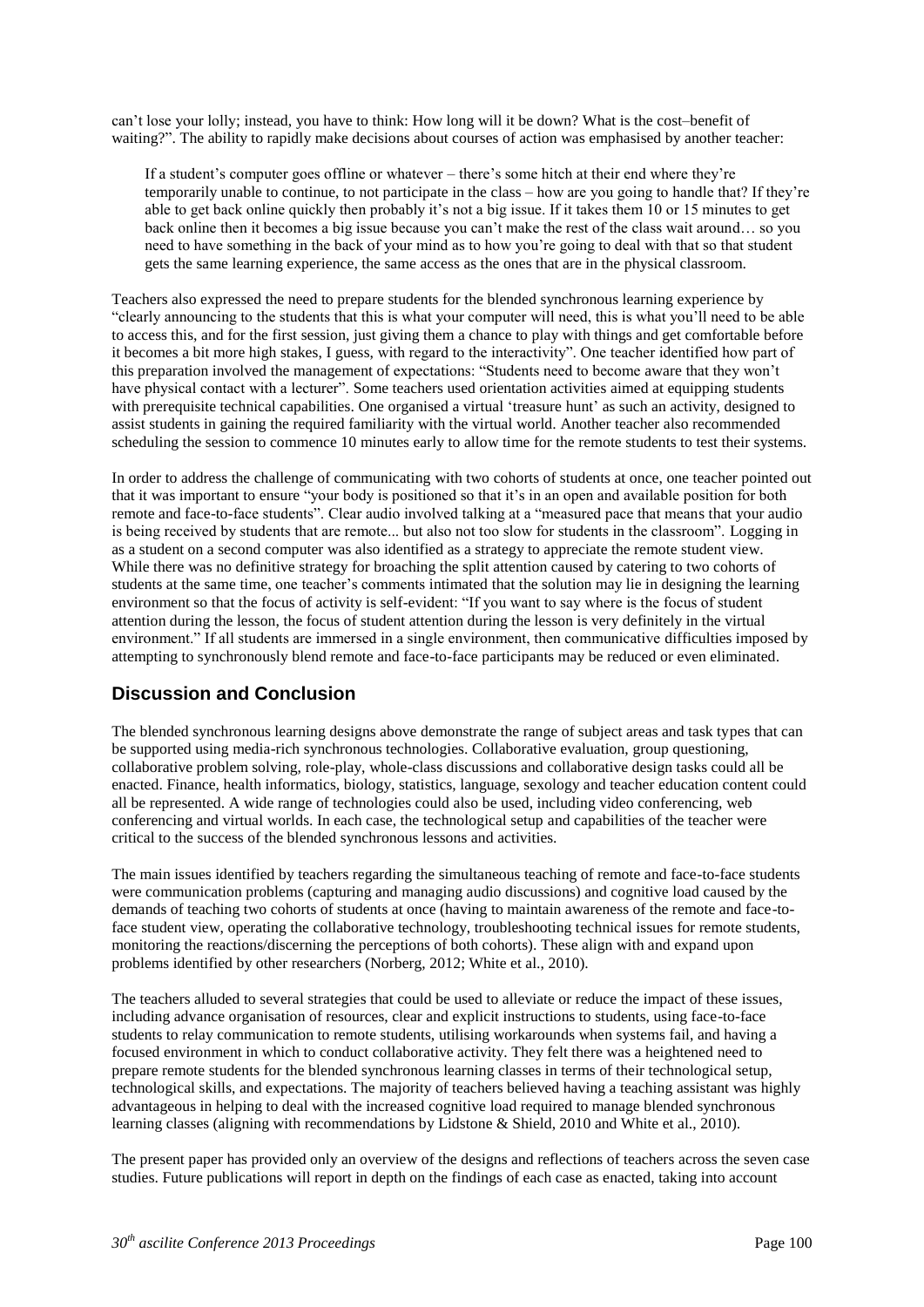analysis of student data. Furthermore, a cross-case analysis of lessons and student perceptions is also being prepared in an effort to understand the influence of different design elements and strategies. Preliminary results indicate that the way in which the technology is used determines the extent to which students perceive a sense of co-presence and of communication and sharing occurring between remote and on-campus participants, but that it is the task design and pedagogy that influence the depth of learning.

As technology and bandwidth continue to improve, we may be entering an age of ubiquitous participation, where remote participants may be represented in any classroom via video modelling and mixed/augmented reality as though they were actually in the room. Until that time, teachers will need to leverage the potentials of the available media-rich technologies to unite remote and face-to-face students, employing appropriate strategies in an attempt to mitigate or overcome the constraints. This research provides an evidential basis for designing and optimising such blended synchronous learning tasks and experiences.

## **Acknowledgements**

Extensive thanks go out to our case-study partners (in order of presentation of the case studies in this paper):

- James McCulloch, Timothy Kyng, David Pitt and Hong Xie (Macquarie University)
- Joanne Curry (University of Western Sydney)
- Lucy Webster (Charles Sturt University)
- Nicola Jayne (Southern Cross University)
- Scott Grant (Monash University)
- Matt Tilley (Curtin University)
- Matt Bower (Macquarie University)

Funding for the Blended Synchronicity project has been provided by the Australian Government Office for Learning and Teaching (OLT). The views expressed in this paper do not necessarily reflect the views of the OLT.

## **References**

- Beltrán Sierra, L.M., Gutiérrez, R.S. & Garzón-Castro, C.L. (2012). Second Life as a support element for learning electronic related subjects: A real case. *Computers & Education*, 58(1), 291-302.
- Bower, M., Cram, A. & Groom, D. (2010). Blended reality: Issues and potentials in combining virtual worlds and face-to-face classes. In C.H. Steel, M.J. Keppell, P. Gerbic & S. Housego (Eds), *Curriculum, technology & transformation for an unknown future. Proceedings ascilite Sydney 2010* (pp. 129-140). Brisbane, Australia: The University of Queensland.
- Bower, M., Kennedy, G.E., Dalgarno, B. & Lee, M.J.W. (2011). Uniting on-campus and distributed learners through media-rich synchronous tools: A national project. In G. Williams, N. Brown, M. Pittard & B. Cleland (Eds), *Changing demands, changing directions. Proceedings ascilite Hobart 2011* (pp. 150-155)*.*  Hobart, Australia: University of Tasmania.
- Bower, M., Kennedy, G.E., Dalgarno, B., Lee, M.J.W., Kenney, J. & de Barba, P. (2012). Use of media-rich real-time collaboration tools for learning and teaching in Australian and New Zealand universities. In M. Brown, M. Hartnett & T. Stewart (Eds), *Future challenges*, *sustainable futures*. *Proceedings ascilite Wellington 2012.* Wellington, New Zealand: Massey University.
- Dillenbourg, P. (Ed.) (1999). *Collaborative learning: Cognitive and computational approaches*. New York, NY: Elsevier.
- Goodsell, A.S., Maher, M.R., Tinto, V., Smith, B.L. & MacGregor, J.T. (Eds) (1992). *Collaborative learning: A sourcebook for higher education*. University Park, PA: National Center on Postsecondary Teaching, Learning, and Assessment.
- Gosper, M., Green, D., McNeill, M., Phillips, R., Preston, G. & Woo, K. (2008). *The impact of web-based lecture technologies on current and future practices in learning and teaching [Final project report]. Sydney,* Australia: Australian Learning and Teaching Council.
- Irvine, V. (2009). The emergence of choice in 'multi-access' learning environments: Transferring locus of control of course access to the learner. In G. Siemens & C. Fulford (Eds), *Proceedings of World Conference on Educational Multimedia, Hypermedia and Telecommunications 2009* (pp. 746-752). Chesapeake, VA: Association for the Advancement of Computing in Education.
- Irvine, V., Code, J., & Richards, L. (2013). Realigning higher education for the 21st-century learner through multi-access learning. *MERLOT Journal of Online Learning and Teaching*, 9(2), 172-186.
- James, R., Krause, K. & Jennings, C. (2010). *The first year experience in Australian universities: Findings from 1994 to 2009*. Melbourne, Australia: The University of Melbourne, Centre for the Study of Higher Education.